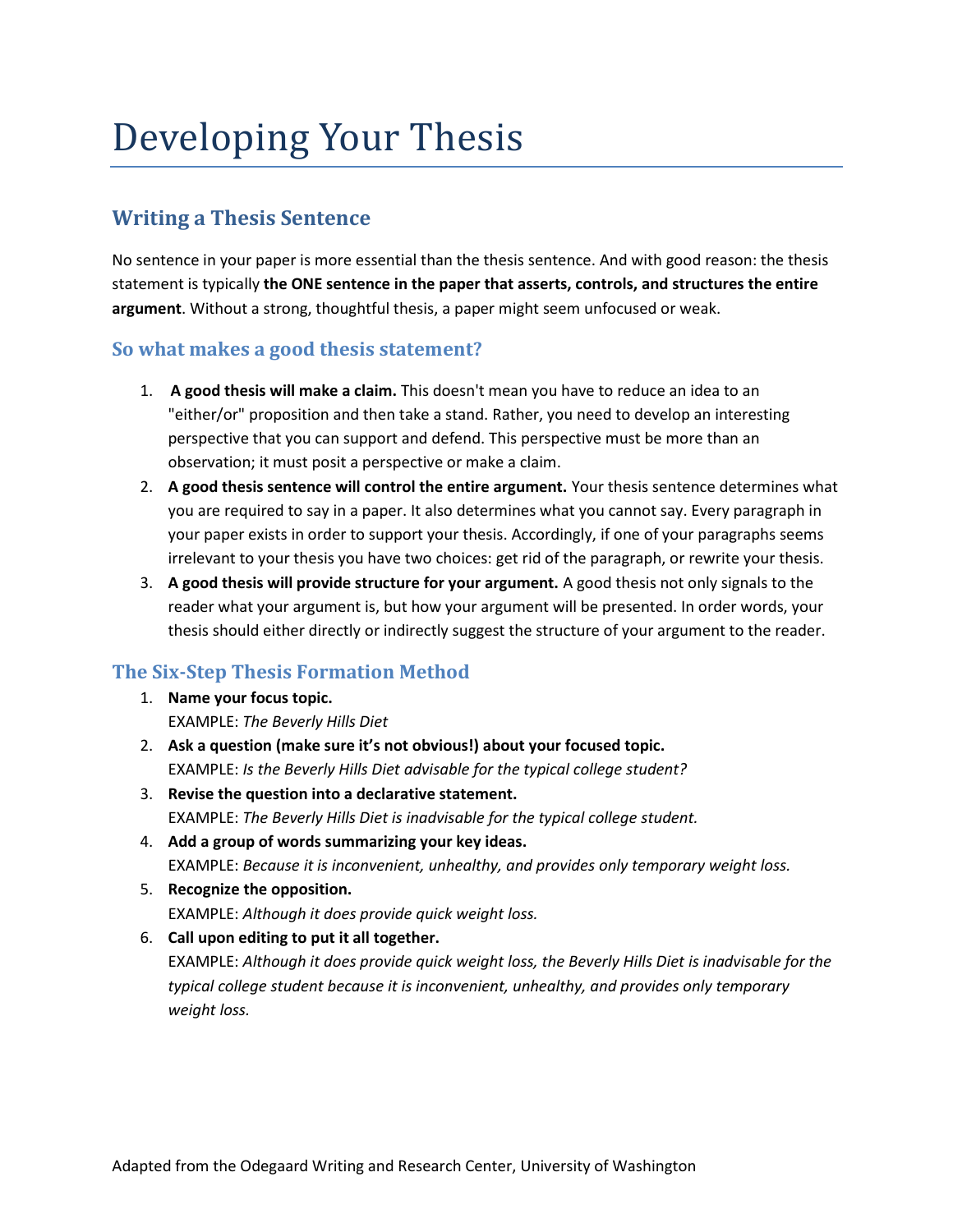### **Will this thesis sentence make the grade? (A Checklist)**

- ❏ Does my thesis sentence attempt to answer (or at least explore) a challenging question?
- $\Box$  Is the point you're making one that would generate discussion and argument, or is it one that would leave people asking, "So what?"
- ❏ Is your thesis too vague? Too general? Should you focus on some more specific aspect of your topic?
- ❏ Does your thesis deal directly with the topic at hand, or is it a declaration of your personal feelings?
- ❏ Does your thesis indicate the direction of your argument? Does it suggest a structure for your paper?
- ❏ Does your introductory paragraph define terms important to your thesis? If you are writing a research paper, does your introduction "place" the thesis within the larger, ongoing scholarly discussion about your topic?
- $\Box$  Is the language in your thesis vivid and clear? Have you structured your sentence so that the important information is in the main clause? Have you used subordinate clauses to house less important information? Have you used parallel sentences to show the relationship between parts of your thesis?

#### **What else do I need to know about thesis sentences?**

- 1. **A good thesis usually relies on a strong introduction.** As your writing becomes more sophisticated, you will find that a one-sentence thesis statement cannot bear the burden of your entire argument. Therefore, you will find yourself relying increasingly on your introduction to lay the groundwork. Use your introduction to explain some of your argument's points and/or define its terms. Save the "punch" for your thesis.
- **2. The structure of your thesis, along with its introduction, should in some way reflect the logic that brought you to your argument.** It's helpful when structuring your thesis sentence to consider for a moment how it was that you came to your argument in the first place. No matter what discipline you are working in, you came to your idea by way of certain observations. Reconstruct for yourself how you came to your observations, and then use this information to make your introduction and your thesis coherent.
- **3. A good working thesis is your best friend.** Many students write their thesis on a post note and keep it in front of them to help control the direction of the argument. Those writers who understand the concept of "working thesis" are way ahead of the game.

*\* For more help see the next handout, The Working Thesis Sentence, on the wall outside the Writing Center!*